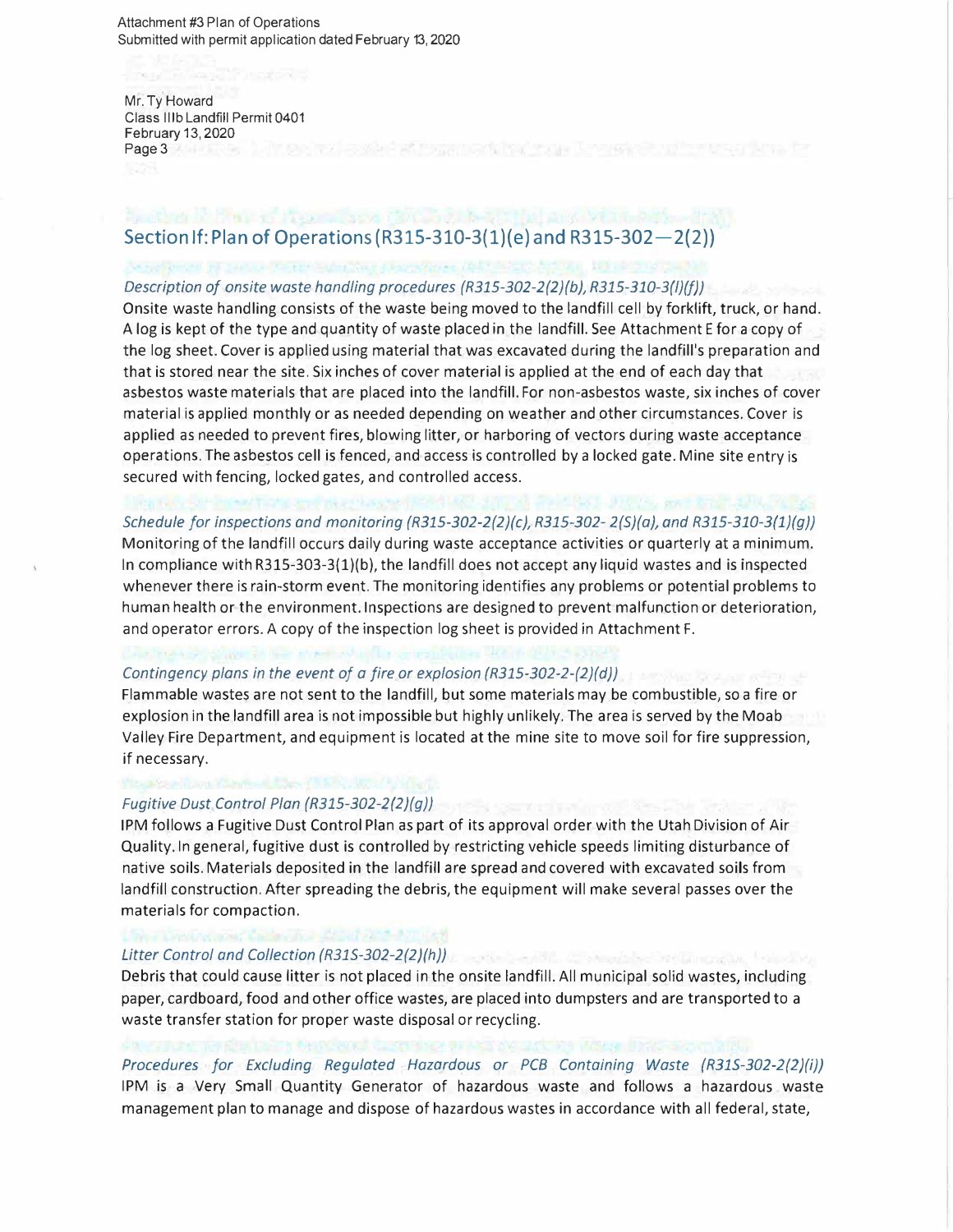Mr. Ty Howard Class lllb Landfill Permit 0401 February 13, 2020 Page 4

and local laws. Employees are trained to identify and classify waste according to its hazard class. No hazardous waste is disposed of in the landfill.

t-

1PM also has a written plan for the proper management and disposal of materials containing PCBs. Employees are trained to identify PCB containing materials. These materials are not permitted for disposal at the onsite landfill.

#### Procedures for Controlling Disease Vectors {R31S-302-2{2}{j))

Food and municipal waste are not permitted in the onsite landfill. The permitted waste materials are typically not attractive to disease vectors and do not support vector habitat. Thus, no additional control methods are necessary. However, the non-ACM debris to be disposed of is placed in the landfill in lifts. Dumped material in the landfill is spread and compacted in 1 to 1.5-foot-thick layers. After spreading the debris, the equipment will make several passes over the materials for compaction. This procedure has proven effective at controlling disease vectors. Water is not applied to the landfill cells.

#### Alternative Waste Handling {R31S-302-2{2)(k))

Materials that may be recycled or repurposed by scrappers are placed in a bone yard area located southeast of the Salt and Potash Recycle Storage Pad (Attachment B, Figure 2). In the event that 1PM needs to suspend landfill operations; portable bins will be placed on site and hauled by a local solid waste contractor or other authorized personnel, as applicable.

#### General Training and Safety Plan for Site Operations {R315-302-2{2}{n))

All lPM employees are trained annually on the limitations on waste that can be deposited in the landfill and on landfill disposal procedures. There are trained employees assigned to monitor the acceptance of material for disposal. IPM's General Site Safety and Training Plan includes a Landfill Addendum, which is attached as Attachment G.

#### Recycling Programs {R315-303-4{6))

1PM uses a commercial service for recycling of glass, aluminum and tin cans, some plastics, and paper products. These products are not placed in the landfill.

## Section Ila: Maps

#### Topographic map {R315-310-4{2){a)(i) and R315-310-4{2){a)(ii))

Attachment B contains three maps of the landfill. Figure 1 is a topographic map showing boundaries of the landfill unit and borrow and fill areas. Figure 2 is a map showing surface drainage channels, existing utilities and structures within % mile of the site and the direction of prevailing winds. Figure 3 is an aerial photograph showing the landfill location.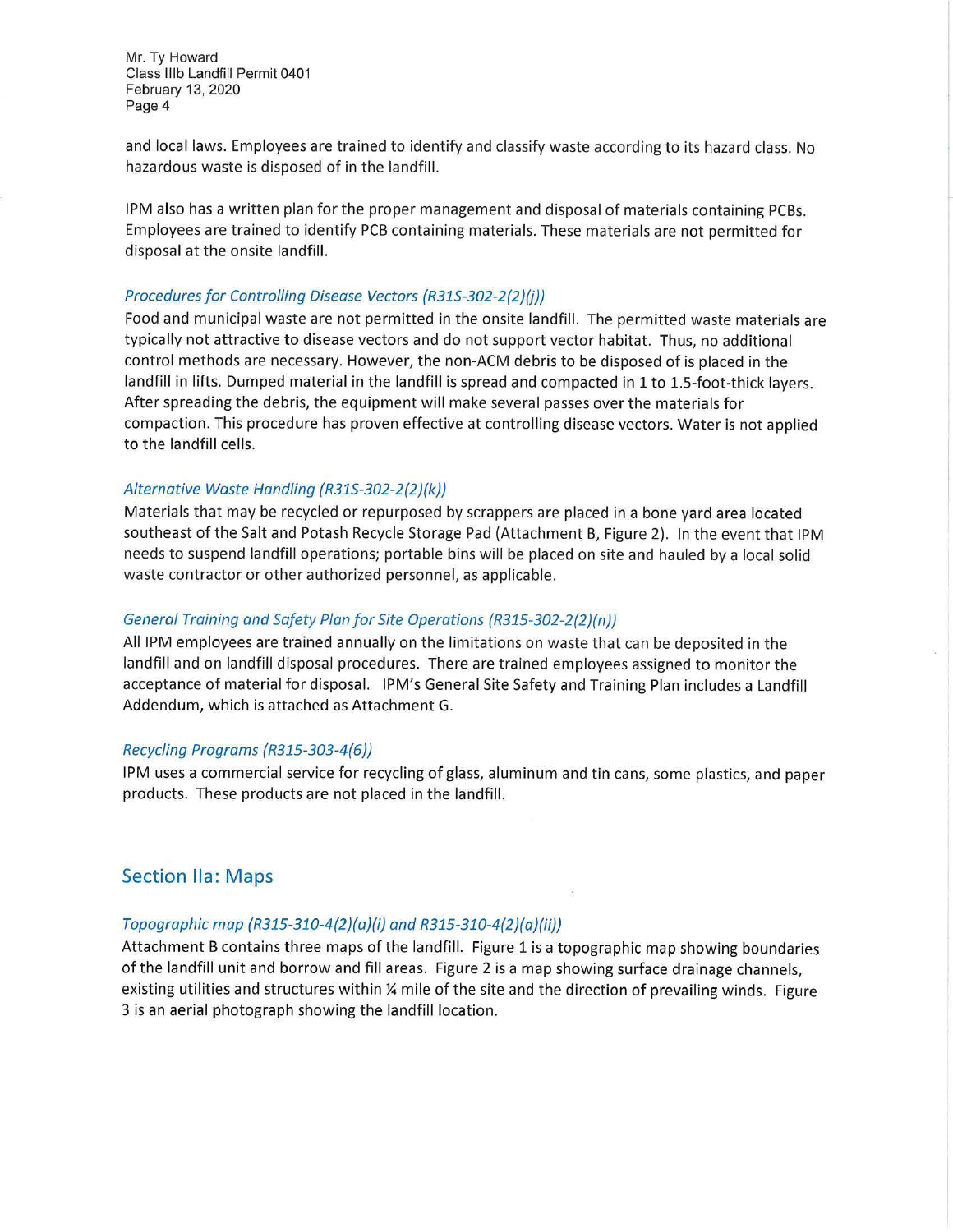Mr. Ty Howard Class lllb Landfill Permit 0401 February 13, 2020 Page 5

# Section IIc: Engineering Report

## Unit Design (R315-310-3(1}(b))

The landfill was constructed using the cell method of filling. Waste is deposited as needed along a working face measuring approximately IO'x5'x5'. The landfill closure plans will meet all requirements of R315-305-5(5)(b). The waste is covered in place and leveled on a regular basis, as per the operating plan.

The final filled area will be capped with a minimum of two feet of native soil. The final cap will be contoured such that the grade is greater than 2 percent and less than 33 percent and will be revegetated with native vegetation or a suitable alternative approved by the Executive Secretary. Any proposed deviation from this plan will be submitted in advance to the Division of Waste Management and Radiation Control for consideration and approval.

Placement of asbestos containing materials (ACM) within the landfill complies with requirements set for by the Utah Division of Air Quality and the National Emission Standards for Asbestos, CFR Part 61.154. Specifically:

- Asbestos waste generated at the site is placed within the landfill in such a manner as to generate no visible emissions to the outside air.
- The asbestos cell is enclosed by a chain link fence and displays asbestos warning signs at the entrance and at intervals not exceeding 100m around the perimeter.
- All asbestos waste is placed in double lined 6 mil poly bags or, for larger materials, the ACM is wrapped with 6 mil poly sheeting and tapped to prevent potential fiber release.
- All asbestos waste is loaded and unloaded from the containers by hand to prevent accidental breakage of the 6-mil poly.
- ACM is covered with a minimum of 15 centimeters (6 inches) of compacted non-ACM within 24 hours of placement into the landfill cell.
- Asbestos waste received at the cell is documented with the quantity of ACM in cubic yards and the date of receipt.
- Only ACM waste generated by 1PM is accepted at the landfill. ACM from offsite generators is not accepted.

# Design and Location of Run-on and Run-off Control Systems (R315-310-4(2}(c)(viii))

A two-foot diversion berm has been placed at the up-gradient side (south side) of the landfill and extends to the east and west (Figure 2 in Attachment B) to minimize run-off from storm events. The landfill is in part of the tailings pond drainage that is completely raised and enclosed, so there is no potential for run-on from a 25-year storm event. Based on calculations there is more than adequate capacity to contain any run-off from a 25-year storm event.

# Section lie: Closure

## Closure Plan (R315-310-3(1)(h))

1PM will notify the Grand County Recorder to file proof of closure as outlined in R315-302-2(6),